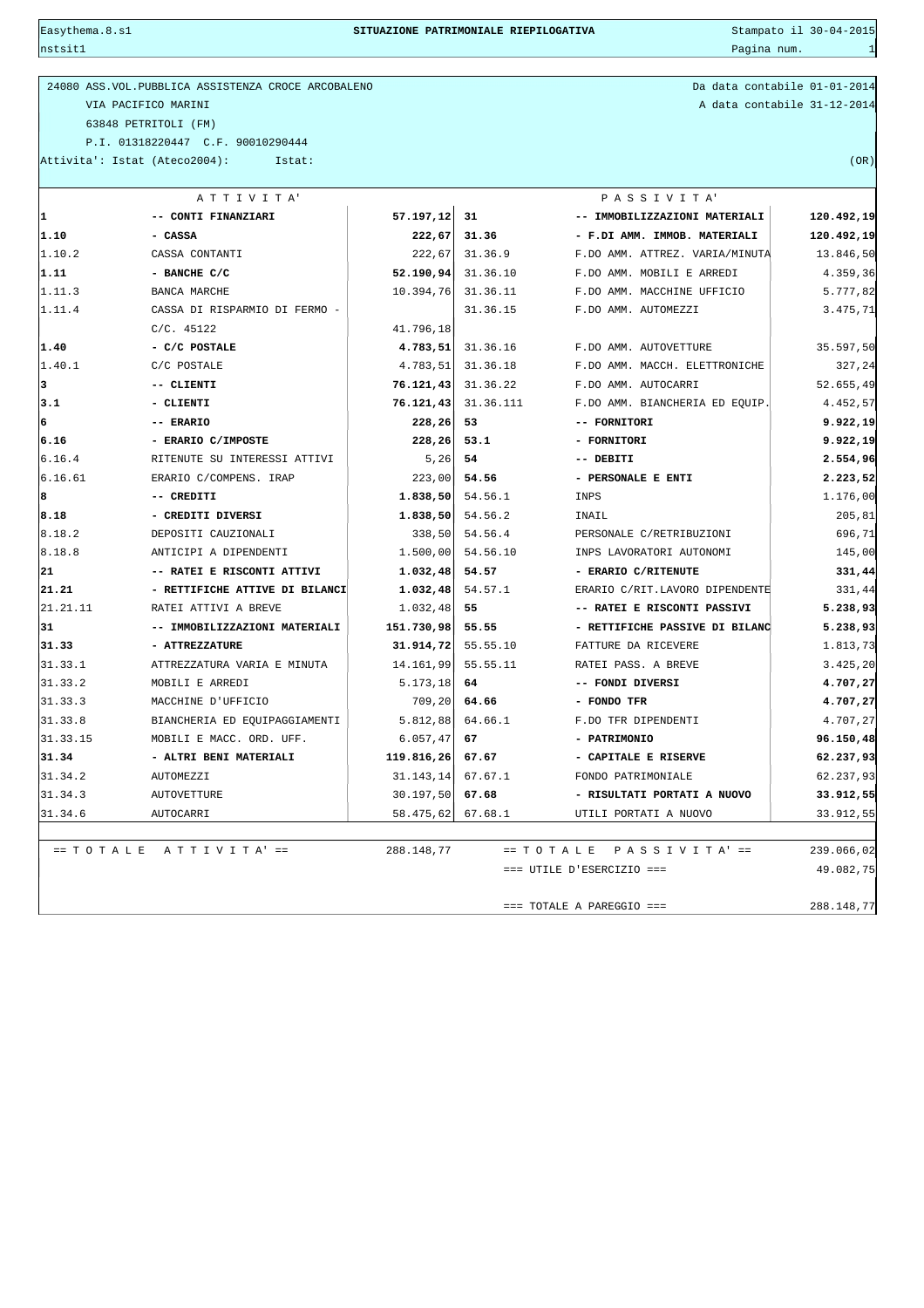nstsit1 Pagina num. 2007. Pagina num. 2008. Pagina num. 2008. Pagina num. 2008. Pagina num. 2008. Pagina num. 2008. Pagina num. 2008. Pagina num. 2008. Pagina num. 2008. Pagina num. 2008. Pagina num. 2008. Pagina num. 2008

| 24080 ASS. VOL. PUBBLICA ASSISTENZA CROCE ARCOBALENO | Da data contabile 01-01-2014 |
|------------------------------------------------------|------------------------------|
| VIA PACIFICO MARINI                                  | A data contabile 31-12-2014  |
| 63848 PETRITOLI (FM)                                 |                              |
| P.I. 01318220447 C.F. 90010290444                    |                              |
| Attivita': Istat (Ateco2004):<br>Istat:              | (OR)                         |

Da data contabile 01-01-2014 A data contabile 31-12-2014

|           | COSTI<br>Е<br>SPESE                  |            | RICAVI<br>Е<br>RENDITE |                                |            |  |  |  |
|-----------|--------------------------------------|------------|------------------------|--------------------------------|------------|--|--|--|
| 72        | -- COSTI E ACQUISTI                  | 195.468,36 | 80                     | -- RICAVI                      | 244.551,11 |  |  |  |
| 72.72     | - ACQUISTI PER LA PRODUZIONE         | 1.300, 86  | 80.82                  | - RICAVI PER PRESTAZIONI       | 179.139,71 |  |  |  |
| 72.72.3   | ACQUISTI MATERIALI DI CONSUMO        | 379,01     | 80.82.804              | TRASPORTI SANITARI EMERGENZA   | 18.364,18  |  |  |  |
| 72.72.802 | ACQUISTI MATERIALI SANITARIO         | 921,85     | 80.82.805              | TRASPORTI SANITARI ORDINARI    | 31.474,53  |  |  |  |
| 72.74     | - ACQUISTI DIVERSI PRODUZIONE        | 2.406, 76  | 80.82.806              | TRASPORTI STAND-BY             | 93.840,00  |  |  |  |
| 72.74.2   | ATTREZZATURA SANITARIA               | 2.208,76   | 80.82.808              | TRASPORTI OSPEDALIERI          | 30.013,05  |  |  |  |
| 72.74.801 | PRATICHE AUTOMOBILISTICHE            | 198,00     | 80.82.812              | TRASPORTI DISABILI             | 1.495, 30  |  |  |  |
| 72.77     | - UTENZE E SERVIZI                   | 2.541, 67  | 80.82.814              | TRASPORTI PER RADIOTERAPIA     | 3.902,65   |  |  |  |
| 72.77.3   | SPESE TELEFONICHE                    | 1.772, 11  | 80.82.819              | ASSISTENZA SANITARIA MANIFESTA |            |  |  |  |
|           |                                      |            |                        | ZIONI                          | 50,00      |  |  |  |
| 72.77.12  | SPESE TELEFONO CELLULARE             | 769,56     | 80.85                  | - PROVENTI FINANZIARI          | 17,36      |  |  |  |
| 72.78     | - MANUTENZIONI E RIPARAZIONI         | 9.652,19   | 80.85.1                | INTERESSI ATTIVI BANCARI       | 17,36      |  |  |  |
| 72.78.5   | MAN.RIP. AUTOMEZZI                   | 9.508, 23  | 80.87                  | - RICAVI E PROVENTI DIVERSI    | 65.394,04  |  |  |  |
| 72.78.50  | MANUTENZIONI E RIPARAZIONI           | 143,96     | 80.87.11               | SOPRAVVENIENZE ATTIVE          | 1.258,95   |  |  |  |
| 72.80     | - ESERCIZIO AUTOMEZZI                | 30.704,59  | 80.87.14               | ABBUONI E ARROTONDAM. ATTIVI   | 0,60       |  |  |  |
| 72.80.1   | CARB. E LUBR. AUTOMEZZI              | 20.779,00  | 80.87.801              | CONTRIBUTO ACQUISTO BENI       | 4.763,41   |  |  |  |
| 72.80.2   | ASSICURAZIONI AUTOMEZZI              | 9.057,08   | 80.87.802              | OBLAZIONI                      | 19.812,27  |  |  |  |
| 72.80.5   | AUTOSTRADE AUTOMEZZI                 | 839,16     | 80.87.803              | TESSERAMENTO                   | 4.805,00   |  |  |  |
| 72.80.805 | CANONE TELEPASS                      | 29,35      | 80.87.804              | CONTRIBUTO HOME CARE PREMIUM   | 700,00     |  |  |  |
| 72.81     | - COSTO PERSONALE DIPENDENTE         | 37.643,97  | 80.87.810              | OBLAZIONI IN MEMORIA           | 531,45     |  |  |  |
| 72.81.1   | RETR. LORDE<br>PERS. PRODUTTIVO      | 28.538,91  | 80.87.815              | RIMBORSI ASSICURAZIONI         | 4.997,00   |  |  |  |
| 72.81.2   | ONERI SOCIALI PERS. PRODUTTIVO       | 6.823, 39  | 80.87.816              | RIMBORSI UTIF                  | 1.489,45   |  |  |  |
| 72.81.4   | <b>OUOTE TFR</b><br>PERS. PRODUTTIVO | 1.615,78   | 80.87.820              | TRASPORTI IN CONVENZIONE CON E |            |  |  |  |
|           |                                      |            |                        | NTI                            | 10.241,00  |  |  |  |
| 72.81.45  | CONTRIBUTI INAIL                     | 665,89     | 80.87.821              | PROVENTI DA ORGANIZZAZIONE ATT |            |  |  |  |
|           |                                      |            |                        | IVITA' PROMOZIONALI            | 11.869,91  |  |  |  |
| 72.82     | - COSTI DIVERSI DEI DIPENDENTI       | 1.198, 30  | 80.87.826              | CONTRIBUTO ANNUALE COMUNI      | 4.925,00   |  |  |  |
| 72.82.2   | ADDESTRAMENTO E FORMAZIONE           | 40,00      |                        |                                |            |  |  |  |
| 72.82.801 | ABBIGLIAMENTO DI SOCCORSO            | 1.158,30   |                        |                                |            |  |  |  |
| 72.83     | - SPESE COMMERCIALI E VENDITA        | 5.691,74   |                        |                                |            |  |  |  |
| 72.83.2   | INSERZIONI E STAMPATI PUBBLIC.       | 3.165,90   |                        |                                |            |  |  |  |
| 72.83.5   | SPESE COMMERCIALI VARIE              | 63,84      |                        |                                |            |  |  |  |
| 72.83.7   | SPESE DI VIAGGIO E TRASFERTA         | 889,70     |                        |                                |            |  |  |  |
| 72.83.16  | TRASPORTI VARI                       | 247,50     |                        |                                |            |  |  |  |
| 72.83.26  | SPESE DI PUBBLICITA'                 | 317,20     |                        |                                |            |  |  |  |
| 72.83.60  | RISTORANTI                           | 83,50      |                        |                                |            |  |  |  |
| 72.83.68  | RIMBORSO SERVIZI VARI                | 924,10     |                        |                                |            |  |  |  |
| 72.84     | - SERVIZI E CONSULENZE               | 72.282,03  |                        |                                |            |  |  |  |
| 72.84.7   | CONSULENZE LEGALI                    | 800,00     |                        |                                |            |  |  |  |
| 72.84.11  | ELABORAZIONI DATI                    | 7.269,60   |                        |                                |            |  |  |  |
| 72.84.14  | CONTRIBUTO INPS L.335/95 CONS.       | 1.057,43   |                        |                                |            |  |  |  |
| 72.84.21  | COLLABORAZIONI COORD. CONT.          | 5.500,00   |                        |                                |            |  |  |  |
| 72.84.22  | COMPENSI OCCASIONALI                 | 57.655,00  |                        |                                |            |  |  |  |
| 72.85     | - LOCAZIONI, AFFITTI E CANONI        | 252,54     |                        |                                |            |  |  |  |
| 72.85.5   | CANONI DI MANUTENZIONE               | 252,54     |                        |                                |            |  |  |  |
| 72.86     | - SPESE AMMINISTRATIVE               | 854,79     |                        |                                |            |  |  |  |
| 72.86.1   | CANCELLERIA VARIA                    | 167,53     |                        |                                |            |  |  |  |
| 72.86.3   | POSTALI                              | 687,26     |                        |                                |            |  |  |  |
| 72.87     | - SPESE GENERALI                     | 19.290,82  |                        |                                |            |  |  |  |
| 72.87.5   | CONTRIBUTI ASSOCIATIVI               | 2.000,00   |                        |                                |            |  |  |  |
| 72.87.6   | LIBRI E RIVISTE                      | 96,00      |                        |                                |            |  |  |  |
| 72.87.7   | SPESE GENERALI VARIE                 | 1.168,02   |                        |                                |            |  |  |  |
| 72.87.8   | ABBUONI E ARROTONDAM. PASSIVI        | 1,57       |                        |                                |            |  |  |  |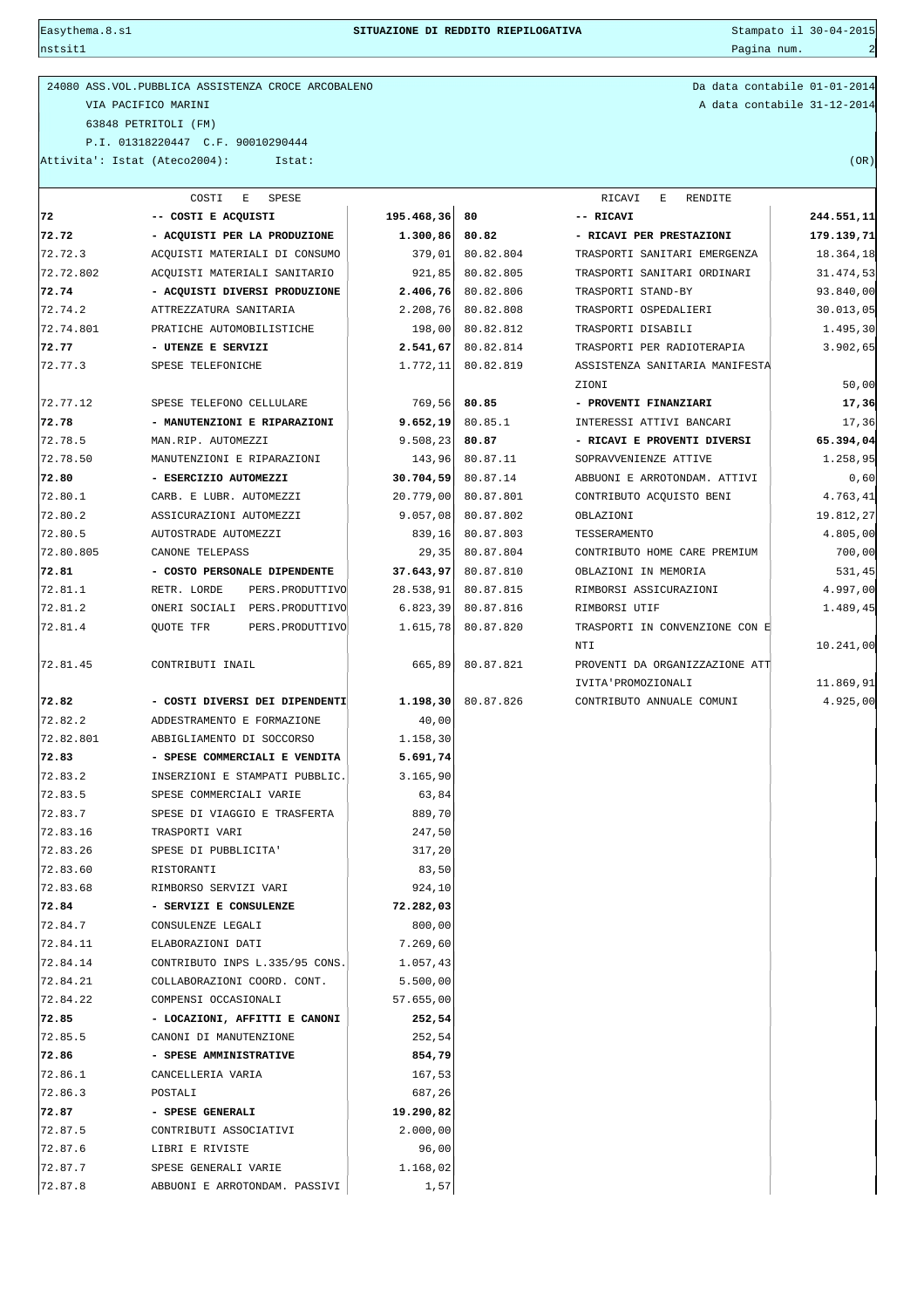| Easythema.8.sl |                                                      | SITUAZIONE DI REDDITO RIEPILOGATIVA |                          |        | Stampato il 30-04-2015 |         |             |                              |
|----------------|------------------------------------------------------|-------------------------------------|--------------------------|--------|------------------------|---------|-------------|------------------------------|
| nstsit1        |                                                      |                                     |                          |        |                        |         | Pagina num. | $\overline{\mathbf{3}}$      |
|                |                                                      |                                     |                          |        |                        |         |             |                              |
|                | 24080 ASS. VOL. PUBBLICA ASSISTENZA CROCE ARCOBALENO |                                     |                          |        |                        |         |             | Da data contabile 01-01-2014 |
|                | VIA PACIFICO MARINI                                  |                                     |                          |        |                        |         |             | A data contabile 31-12-2014  |
|                | 63848 PETRITOLI (FM)                                 |                                     |                          |        |                        |         |             |                              |
|                | P.I. 01318220447 C.F. 90010290444                    |                                     |                          |        |                        |         |             |                              |
|                | Attivita': Istat (Ateco2004):<br>Istat:              |                                     |                          |        |                        |         |             | (OR)                         |
|                |                                                      |                                     |                          |        |                        |         |             |                              |
|                | SPESE<br>COSTI<br>Е                                  |                                     |                          | RICAVI | Ε                      | RENDITE |             |                              |
| 72.87.9        | SPESE VARIE INDEDUCIBILI                             | 1.886,83                            |                          |        |                        |         |             |                              |
| 72.87.801      | QUOTA SERVIZI COPASS                                 | 356,48                              |                          |        |                        |         |             |                              |
| 72.87.802      | QUOTA ASSOCIATIVA ANPAS                              | 7.350,20                            |                          |        |                        |         |             |                              |
| 72.87.808      | TESSERE ANPAS                                        | 471,77                              |                          |        |                        |         |             |                              |
| 72.87.811      | SPESE ORGANIZZAZIONE ALTRE ATT                       |                                     |                          |        |                        |         |             |                              |
|                | IVITA' PROMOZIONALI                                  | 5.959,95                            |                          |        |                        |         |             |                              |
| 72.88          | - ONERI FINANZIARI                                   | 546,67                              |                          |        |                        |         |             |                              |
| 72.88.3        | COMMISSIONI E SPESE BANCARIE                         | 541,21                              |                          |        |                        |         |             |                              |
| 72.88.201      | INT.PASSIVI IND.                                     | 5,46                                |                          |        |                        |         |             |                              |
| 72.89          | - AMM. ORD. BENI MATERIALI                           | 5.861,69                            |                          |        |                        |         |             |                              |
| 72.89.4        | AMM.ORD. MOBILI E ARREDI                             | 351,01                              |                          |        |                        |         |             |                              |
| 72.89.6        | AMM.ORD. MACCHINE UFFICIO                            | 132,56                              |                          |        |                        |         |             |                              |
| 72.89.10       | AMM.ORD. AUTOMEZZI                                   | 3.361,39                            |                          |        |                        |         |             |                              |
| 72.89.13       | AMM.ORD. ATTR. VARIA E MINUTA                        | 346,86                              |                          |        |                        |         |             |                              |
| 72.89.50       | AMM.ORD. MACCH. ELETTRON. UFF.                       | 163,62                              |                          |        |                        |         |             |                              |
| 72.89.84       | AMM.ORD. BIANCHERIA ED EQUIP.                        | 1.506,25                            |                          |        |                        |         |             |                              |
| 72.93          | - ONERI TRIBUTARI                                    | 3.347,83                            |                          |        |                        |         |             |                              |
| 72.93.6        | MULTE E SANZIONI                                     | 15,53                               |                          |        |                        |         |             |                              |
| 72.93.17       | TASSE ED IMPOSTE COMUNALI                            | 5, 30                               |                          |        |                        |         |             |                              |
| 72.93.29       | IRAP                                                 | 3.327,00                            |                          |        |                        |         |             |                              |
| 72.94          | - ONERI STRAORDINARI/ORDINARI                        | 1.891,91                            |                          |        |                        |         |             |                              |
| 72.94.3        | SOPRAVVENIENZE PASSIVE                               | 1.891,91                            |                          |        |                        |         |             |                              |
|                |                                                      |                                     |                          |        |                        |         |             |                              |
|                |                                                      |                                     |                          |        |                        |         |             |                              |
|                | $= TOTALE COSTI =$                                   | 195.468,36                          | $== TO T ALE R ICAVI ==$ |        |                        |         |             | 244.551,11                   |
|                | === UTILE D'ESERCIZIO ===                            | 49.082,75                           |                          |        |                        |         |             |                              |
|                |                                                      |                                     |                          |        |                        |         |             |                              |
| $=$ $=$ $=$    | TOTALE A PAREGGIO ===                                | 244.551,11                          |                          |        |                        |         |             |                              |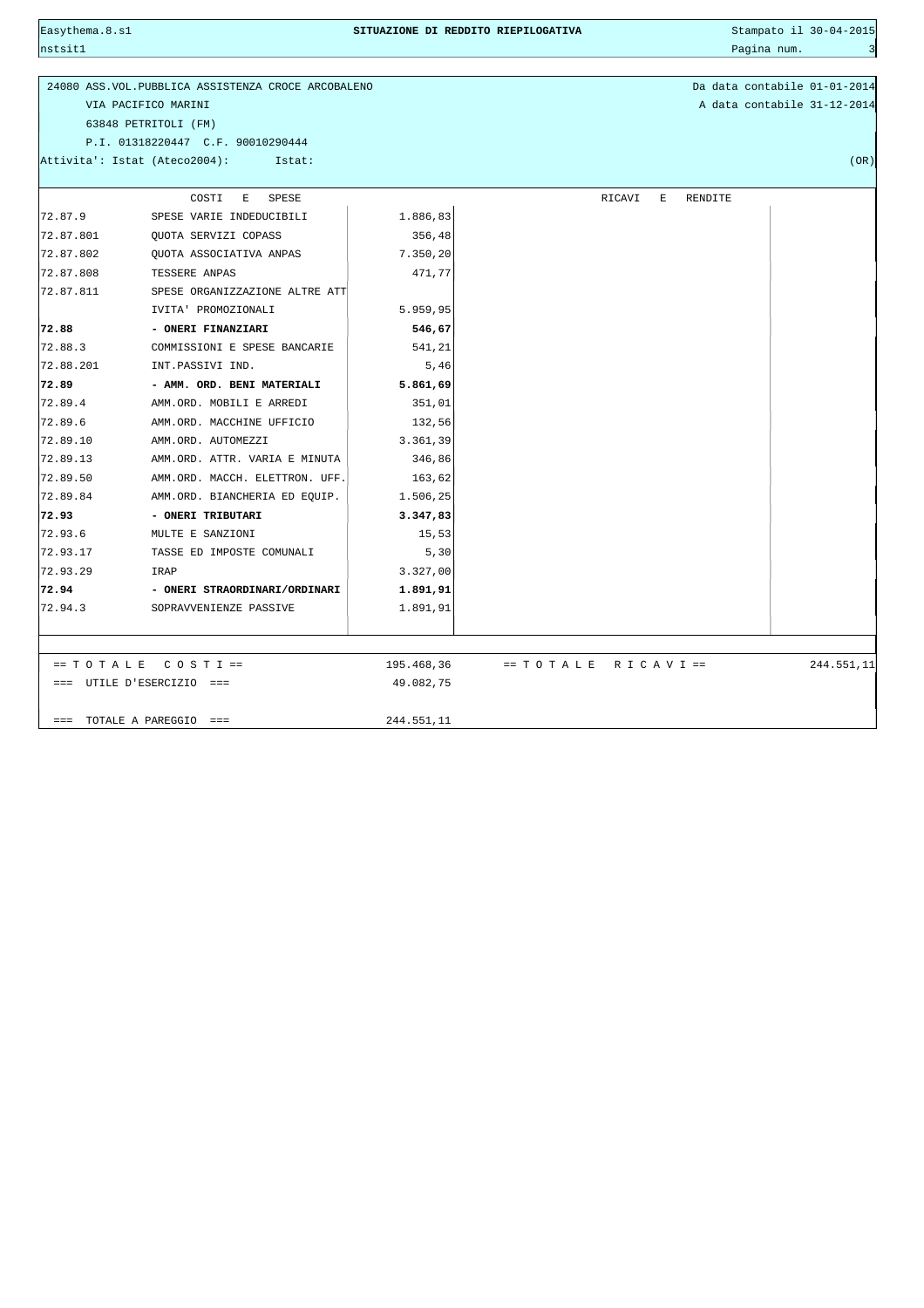nstsit1 Pagina num. 4

## Easythema.8.s1 **SITUAZIONE PATRIMONIALE RIEPILOGATIVA** Stampato il 30-04-2015

|           | 24080 ASS. VOL. PUBBLICA ASSISTENZA CROCE ARCOBALENO |           | Da data contabile 01-01-2014 |
|-----------|------------------------------------------------------|-----------|------------------------------|
|           | VIA PACIFICO MARINI                                  |           | A data contabile 31-12-2014  |
|           | 63848 PETRITOLI (FM)                                 |           |                              |
|           | P.I. 01318220447 C.F. 90010290444                    |           |                              |
|           | Attivita': Istat (Ateco2004):<br>Istat:              |           | (OR)                         |
|           |                                                      |           |                              |
|           | DETTAGLIO                                            | CLIENTI   |                              |
| 3.1.10143 | COMUNE DI FERMO                                      | 700,00    |                              |
| 3.1.13630 | FEDERAZIONE ITALIANA PALLACANE                       |           |                              |
|           | STRO                                                 | 50,00     |                              |
| 3.1.29672 | COMUNE DI MONTEGRANARO                               | 30,00     |                              |
| 3.1.64357 | AZIENDA SANITARIA UNICA REGION                       |           |                              |
|           | ALE                                                  | 75.236,43 |                              |
| 3.1.64414 | COMUNE DI MONTE RINALDO                              | 25,00     |                              |
| 3.1.69430 | PISTOLESI MARINA                                     | 80,00     |                              |
| Totale:   | - CLIENTI                                            | 76.121,43 |                              |

|            | DETTAGLIO FORNITORI            |          |  |
|------------|--------------------------------|----------|--|
| 53.1.23548 | OPTIMA ITALIA SPA              | 4.921,31 |  |
| 53.1.25492 | VITALAIRE ITALIA SPA           | 71,83    |  |
| 53.1.64319 | PAGLIARETTA ROBERTO & F.LLI SN |          |  |
|            | C                              | 327,79   |  |
| 53.1.64321 | ROBERTI GIANCARLO              | 1.686,00 |  |
| 53.1.64340 | MP CAR DI PIEROZZI E COTECHINI |          |  |
|            | <b>SNC</b>                     | 1.381,04 |  |
| 53.1.65325 | POLINI SERGIO                  | 1.534,22 |  |
| Totale:    | - FORNITORI                    | 9.922,19 |  |